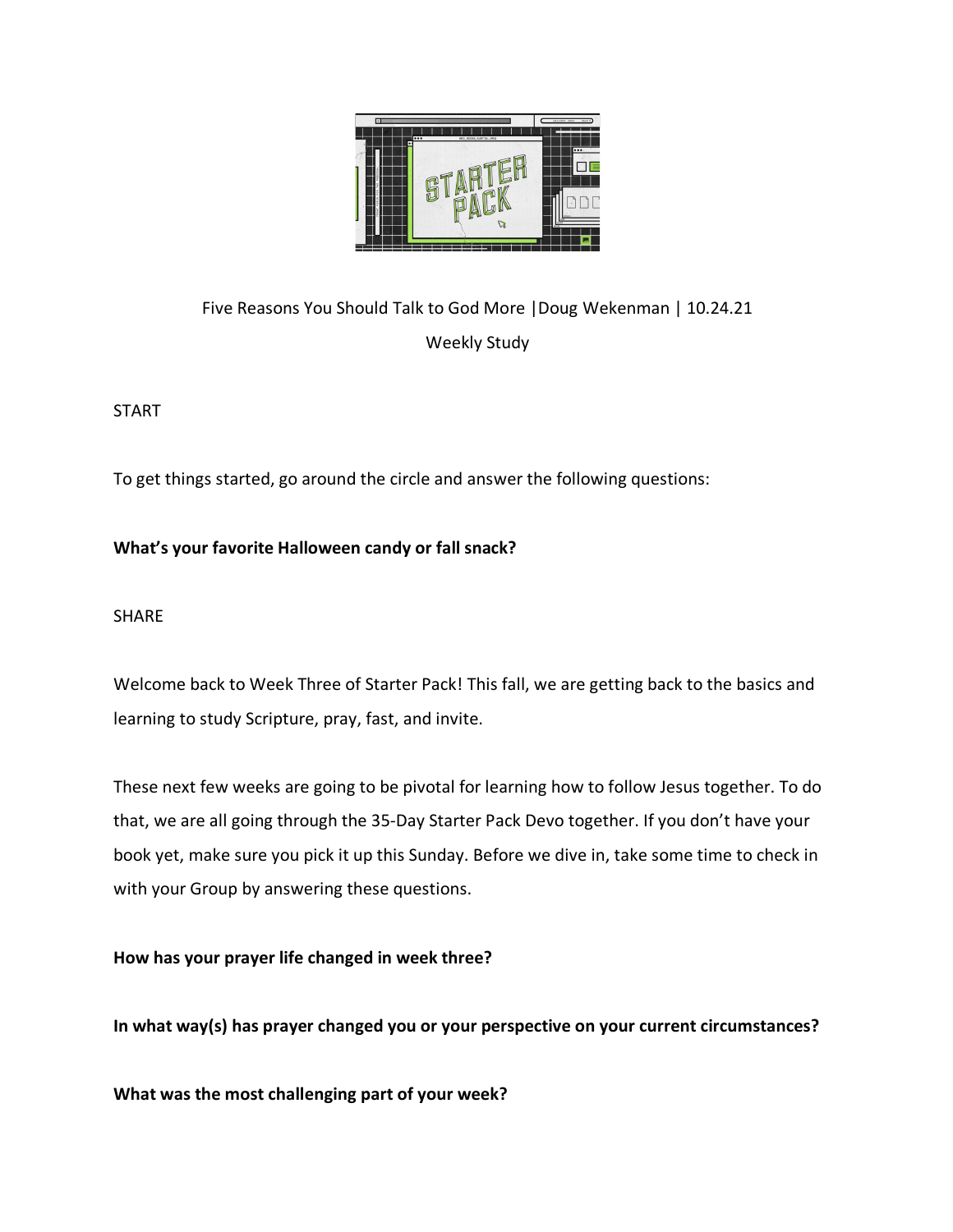**What was the highlight of your week?** 

GROW

### **Read Psalm 131:1-3**

**Why do you think David starts his prayer by saying, "My heart is not proud, LORD, my eyes are not haughty"?**

# **What words does David use to describe himself in verse 2?**

David prayed constantly and in every situation. Because he practiced prayer so regularly, David saw the results from it. The results were not necessarily his situation and circumstances changing to his liking but resulted in a calmed and quieted heart while becoming content.

This quiet heart and contentment are not just available to David. In the New Testament, we're told we have access to the same thing! In Matthew 11, Jesus tells us to give Him our heavy burdens and take his light one. In Romans 8, we're told the Spirit takes away fear and gives us hope. In Galatians 5, Paul says peace is a fruit of the Spirit. In Philippians 4, Paul talks about learning to be content in all circumstances. We have been given such generous gifts through prayer! Take hold of them this week as we focus on prayer in the starter pack!

**What burdens are you carrying around that you have no business trying to hold? How can prayer help you give those back to God this week?** 

**As you meditated on the word of God last week with Starter Pack, did you feel your soul become more calmed and quieted? Do you feel more content and hopeful?**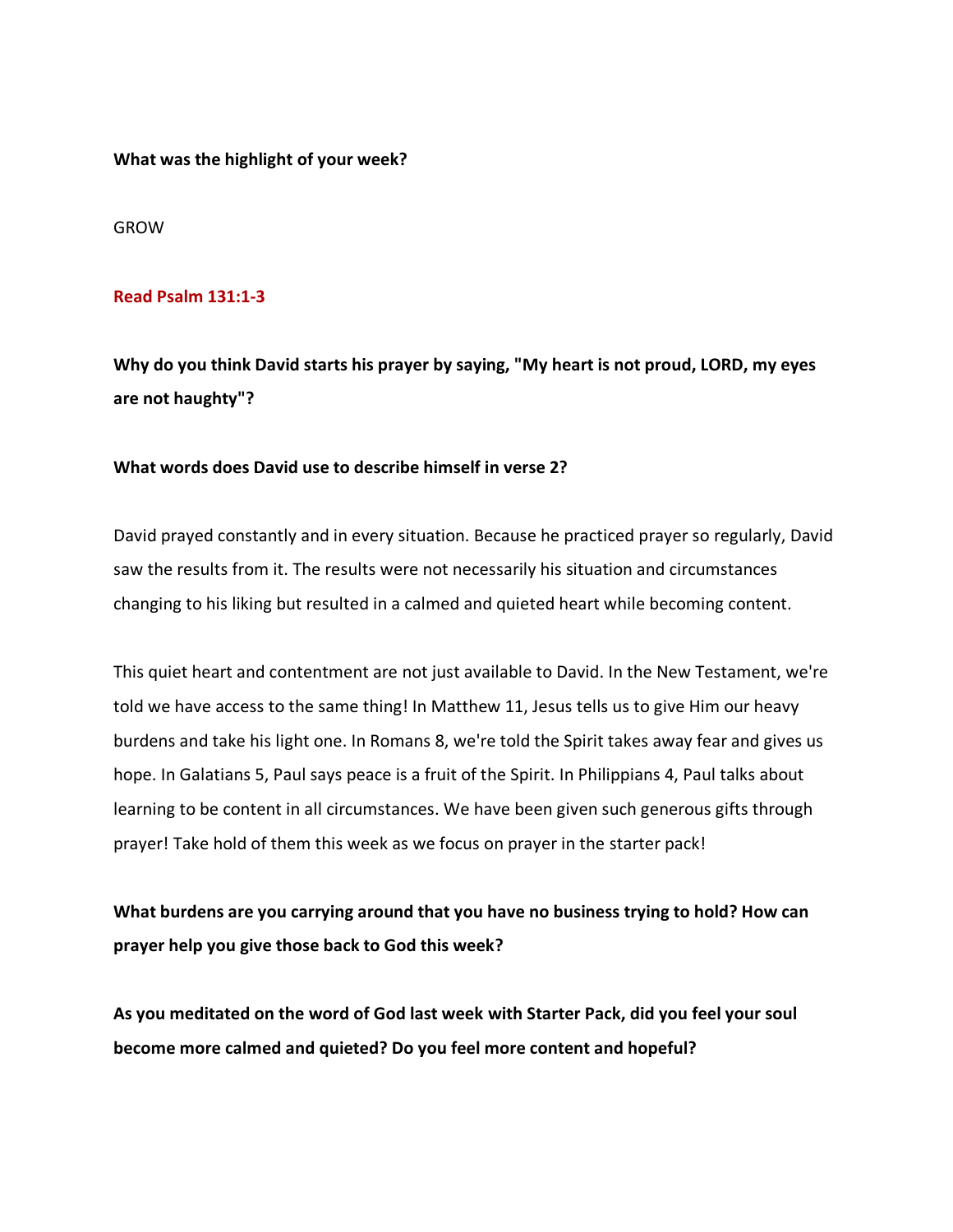#### M O V E

# **1 Samuel 16: 1-13**

#### **What do you think is the tone in God's voice as he talks to Samuel?**

#### **What does this passage say about God's heart for David, The youngest of his brothers?**

This passage reminds us that God not only speaks to those who are listening and talking to Him, but He also gives direction to where He is leading those who are willing to be led by Him. This is week three of the starter pack, where we are diving into the topic of prayer. Prayer is simply talking to God as if you were talking to a friend and inviting Him into your life. Scripture makes it clear that the Creator of the universe longs for a personal relationship with us in every part of our lives, and yet how often do we take Him upon it?

Both Samuel and David understood that communing with God was the one thing that kept them moving forward when they needed direction, strength, council, a friend, etc. Prayer was one thing that was the most important to their life on this earth because it gave them access to the Father. They understood that God wants to be a part of their life and that He is with them and for them no matter what. All they had to do was talk to Him and trust the words He spoke.

# **How often do you talk (pray) to God like He's your closest friend?**

**Is there something this week that you could talk to God about? If so, invite Him into that area of your life for both direction and peace.** 

P R A Y